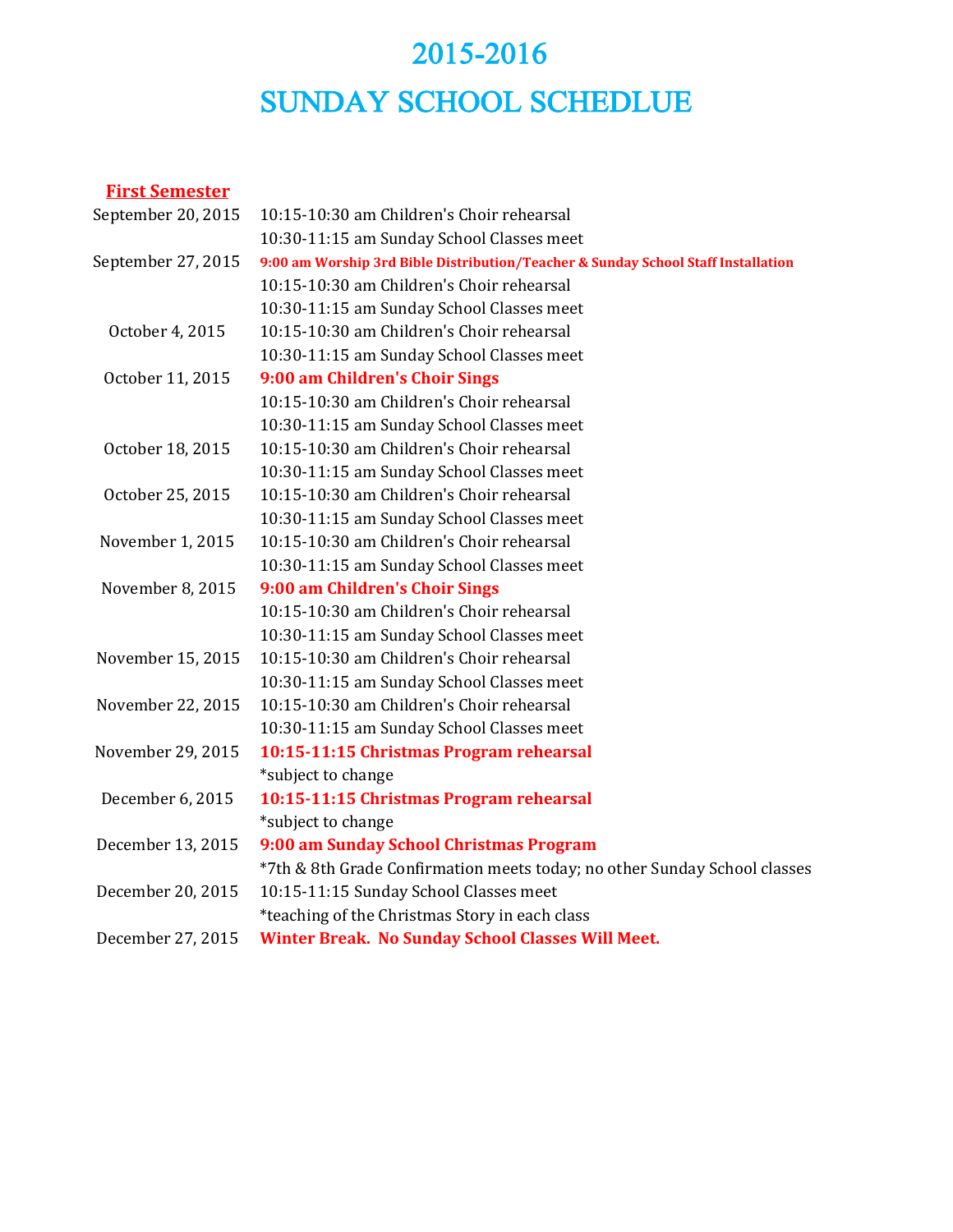## 2015-2016 SUNDAY SCHOOL SCHEDLUE

#### **Second Semester**

| January 3, 2016          | 10:15-10:30 am Children's Choir rehearsal                    |
|--------------------------|--------------------------------------------------------------|
|                          | 10:30-11:15 am Sunday School Classes meet                    |
| January 10, 2016         | 9:00 am Children's Choir Sings                               |
|                          | 10:15-10:30 am Children's Choir rehearsal                    |
|                          | 10:30-11:15 am Sunday School Classes meet                    |
| January 17, 2016         | 10:15-10:30 am Children's Choir rehearsal                    |
|                          | 10:30-11:15 am Sunday School Classes meet                    |
| January 24, 2016         | 10:15-10:30 am Children's Choir rehearsal                    |
|                          | 10:30-11:15 am Sunday School Classes meet                    |
| January 31, 2016         | Annual congreation meeting, Sunday School will have movie da |
|                          | *subject to change*                                          |
| February 7, 2016         | 10:15-10:30 am Children's Choir rehearsal                    |
|                          | 10:30-11:15 am Sunday School Classes Meet                    |
| February 14, 2016        | 9:00 am Children's Choir Sings                               |
|                          | 10:15-10:30 am Children's Choir rehearsal                    |
|                          | 10:30-11:15 am Sunday School Classes Meet                    |
| February 21, 2016        | 10:15-10:30 am Children's Choir rehearsal                    |
|                          | 10:30-11:15 am Sunday School Classes Meet                    |
| <b>February 28, 2016</b> | 10:15-10:30 am Children's Choir rehearsal                    |
|                          | 10:30-11:15 am Sunday School Classes Meet                    |
| March 6, 2016            | 9:00 am Children's Choir Sings                               |
|                          | 10:15-10:30 am Children's Choir rehearsal                    |
|                          | 10:30-11:15 am Sunday School Classes Meet                    |
| March 13, 2016           | 10:30-11:15 am Spring Break, Sunday School Movie Day         |
| March 20, 2016           | 10:15-10:30 am Children's Choir rehearsal                    |
|                          | 10:30-11:15 am Sunday School Classes Meet                    |
| March 27, 2016           | Easter, no Sunday school classes will meet                   |
| April 3, 2016            | 10:15-10:30 am Children's Choir rehearsal                    |
|                          | 10:30-11:15 am Sunday School Classes Meet                    |
| April 10, 2016           | 9:00 am Children's Choir Sings                               |
|                          | 10:15-10:30 am Children's Choir rehearsal                    |
|                          | 10:30-11:15 am Sunday School Classes Meet                    |
| April 17, 2016           | 10:15-10:30 am Children's Choir rehearsal                    |
|                          | 10:30-11:15 am Sunday School Classes Meet                    |
| April 24, 2016           | 10:15-10:30 am Children's Choir rehearsal                    |
|                          | 10:30-11:15 am Sunday School Classes Meet                    |
| May 1, 2016              | 10:15-10:30 am Children's Choir rehearsal                    |
|                          | 10:30-11:15 am Sunday School Classes Meet                    |
| May 8, 2016              | 9:00 am Children's Choir Sings/Teacher apprecation           |
|                          | 10:15-11:15 Year End Celebration                             |

ool classes meet